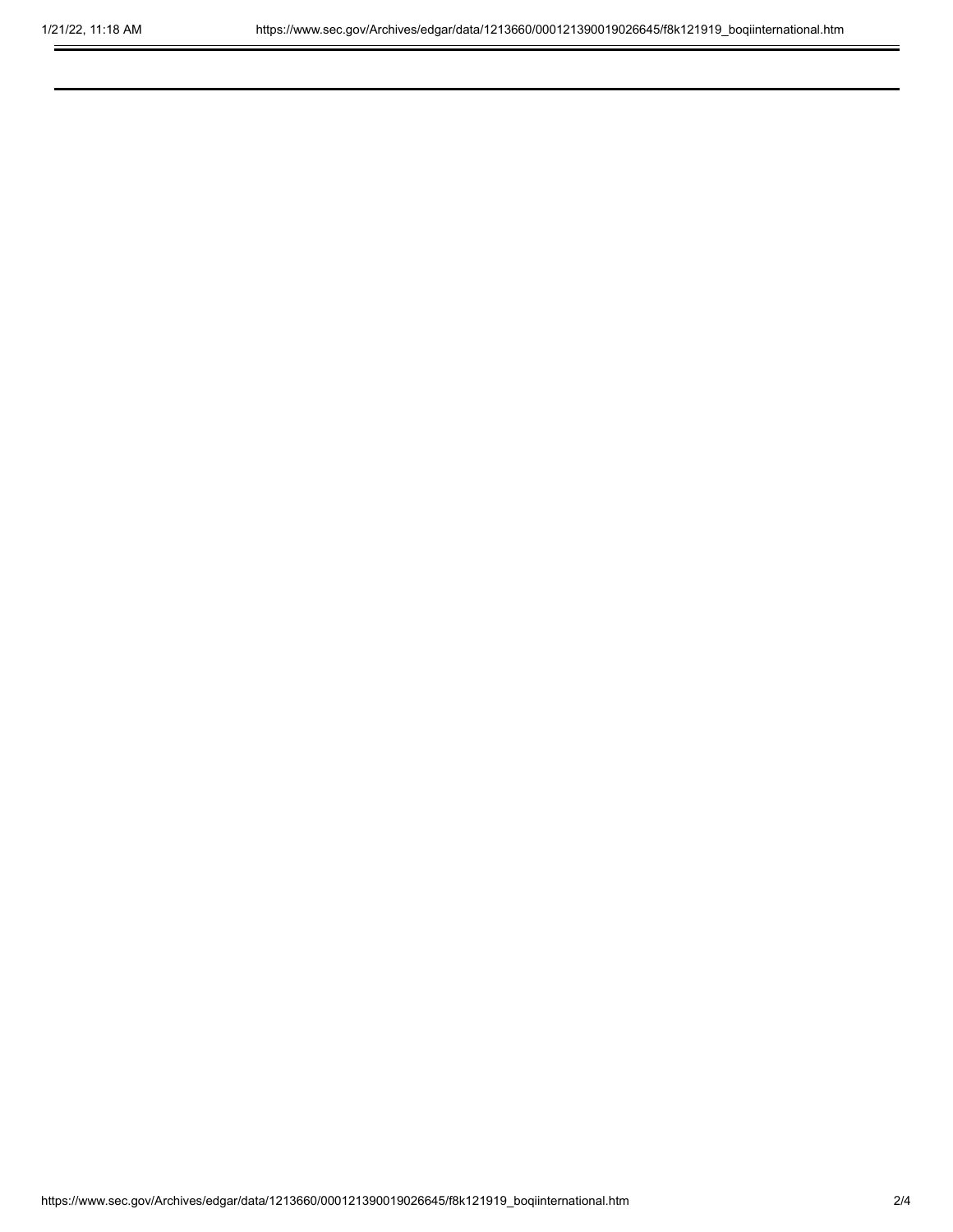#### **Item 1.01**. **Entry into a Material Definitive Agreement.**

On December 13, 2019, the Registrant entered into an agreement with Labrys Fund, LP to sell a convertible note (the "Labrys Note") of the Company, in the form attached herewith, in the aggregate principal amount of \$254,000.00. The Labrys Note has a maturity date of December 13, 2020 and carries 6% annual interest.

The conversion price under the Labrys Note is 65% multiplied by the market price of the Registrant's Common Stock representing a discount rate of 35%. The reserved number of shares exercisable upon conversion of the Labrys Note will be initially 625,000 shares, provided that the holder of the Labrys Note may not become more than a 4.99% holder of the outstanding shares of Common Stock of the Registrant, all as defined, qualified and more fully described in the agreement and in the Labrys Note filed herewith, and subject to regulatory approvals.

On December 16, 2019, the Registrant entered into an agreement with Crown Bridge Partners LLC to sell a convertible note (the "Crown Bridge Note") of the Company, in the form attached herewith, in the aggregate principal amount of \$50,750.00. The Crown Bridge Note has a maturity date of December 16, 2020 and carries 6% annual interest.

The conversion price under the Crown Bridge Note is 65% multiplied by the market price of the Registrant's Common Stock representing a discount rate of 35%. The reserved number of shares exercisable upon conversion of the Crown Bridge Note will be initially 250,000 shares, provided that the holder of the Crown Bridge Note may not become more than a 4.99% holder of the outstanding shares of Common Stock of the Registrant, all as defined, qualified and more fully described in the agreement and in the Crown Bridge Note filed herewith, and subject to regulatory approvals.

On December 18, 2019, the Registrant entered into an agreement with Morningview Financial, LLC to sell a convertible note (the "Morningview Note") of the Company, in the form attached herewith, in the aggregate principal amount of \$156,750.00. The Morningview Note has a maturity date of December 18, 2020 and carries 6% annual interest.

The conversion price under the Morningview Note is 65% multiplied by the market price of the Registrant's Common Stock representing a discount rate of 35%. The reserved number of shares exercisable upon conversion of the Morningview Note will be initially 500,000 shares, provided that the holder of the Morningview Note may not become more than a 4.99% holder of the outstanding shares of Common Stock of the Registrant, all as defined, qualified and more fully described in the agreement and in the Morningview Note filed herewith, and subject to regulatory approvals.

### **Item 9.01. Financial Statements and Exhibits.**

(d) Exhibits

- 2.1 Securities Purchase [Agreement](https://www.sec.gov/Archives/edgar/data/1213660/000121390019026645/f8k121919ex2-1_boqiinter.htm) between the Registrant and Labrys Fund, LP, dated December 13, 2019
- 2.2 [Convertible](https://www.sec.gov/Archives/edgar/data/1213660/000121390019026645/f8k121919ex2-2_boqiinter.htm) Promissory Note (\$254,000 principal amount), Issue Date December 13, 2019
- 2.3 Securities Purchase [Agreement](https://www.sec.gov/Archives/edgar/data/1213660/000121390019026645/f8k121919ex2-3_boqiinter.htm) between the Registrant and Crown Bridge Partners LLC, dated December 16, 2019
- 2.4 [Convertible](https://www.sec.gov/Archives/edgar/data/1213660/000121390019026645/f8k121919ex2-4_boqiinter.htm) Promissory Note (\$50,750 principal amount), Issue Date December 16, 2019
- 2.5 Securities Purchase Agreement between the Registrant and [Morningview](https://www.sec.gov/Archives/edgar/data/1213660/000121390019026645/f8k121919ex2-5_boqiinter.htm) Financial, LLC, dated December 18, 2019
- 2.6 [Convertible](https://www.sec.gov/Archives/edgar/data/1213660/000121390019026645/f8k121919ex2-6_boqiinter.htm) Promissory Note (\$156,750 principal amount), Issue Date December 18, 2019